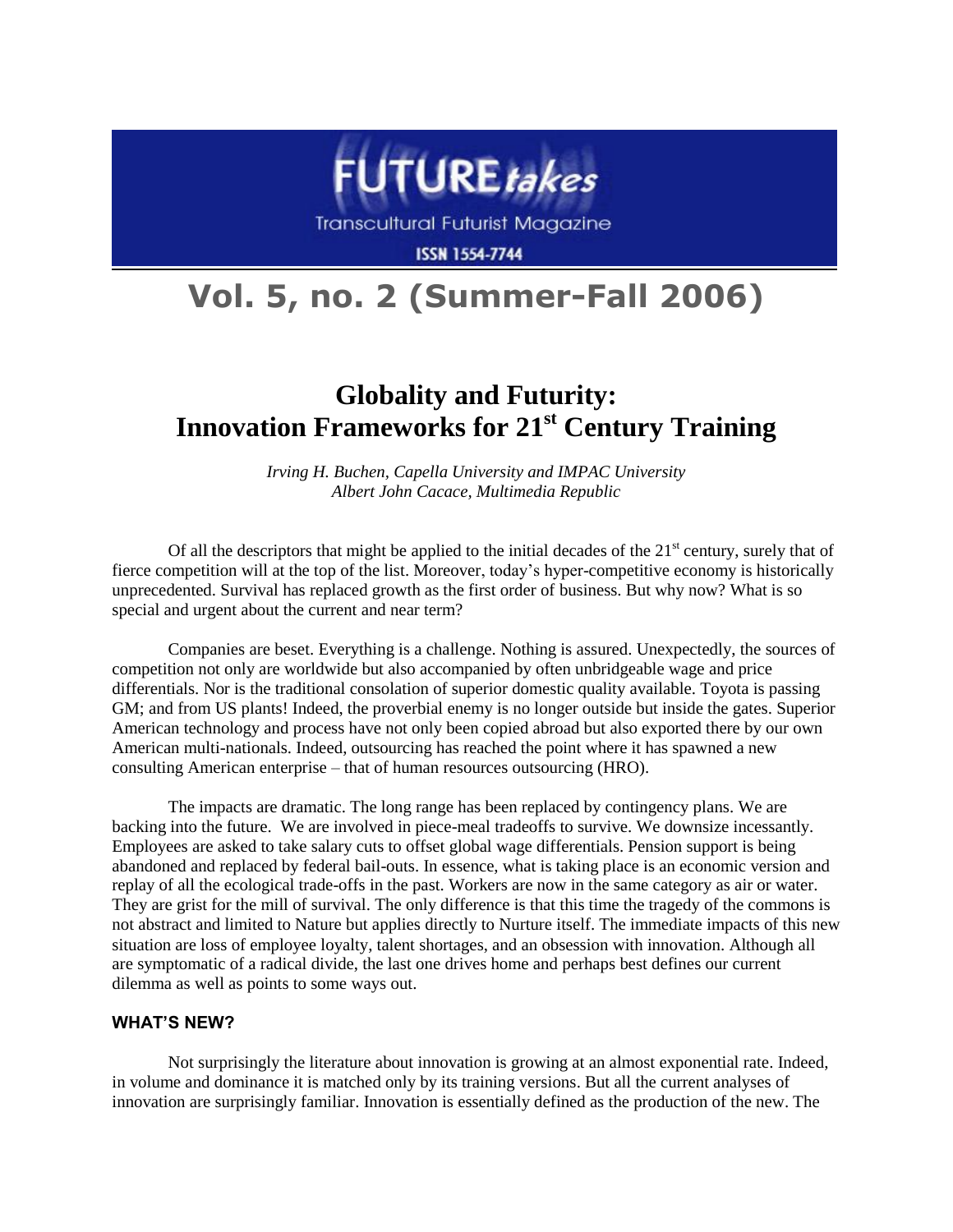most recent advocates apply it to the behaviors of organizational cultures. But what defines the new? Is there only one kind? And is the new enough to be a magic bullet?

Because training interventions on behalf of innovation have to be targeted, the new needs definition. But innovation is not singular. It exhibits differences not only of degree but also of kind. Its basic and most familiar version is the incremental. The Japanese, schooled in Deming, are particularly adept at such continuous improvements. Technology itself obsessively links novelty to obsolescence. All the current enhancements of cell phones are in the final analysis only add-ons. But when cell phones first appeared they exhibited a different version of innovation – they were disruptively new. They signaled such a totally new version of communication that they changed the market itself. Many abandoned their land lines altogether. Communications became totally mobile. Ties to local connections were no longer necessary. In short, innovation was not only newly disruptive but also now defined by its being worldwide – sometimes in origins but always in application. In other words, one test of the innovatively new is that it is not only a product of but also defines the range of a global market.

Disruption has a twin – discontinuity. Different in both degree and kind, it is ahead of its time. It has future power. It is a time leap or a time warp. Discovered it has the power to grant current businesses new leases on life. Neglected it can be a death blow. All exhortations to cutting edge advantage or thinking outside the box are really calls for finding next generation products and services. They are in fact time creations and more resemble science fiction scenarios than strategic planning projections.

Thus, three versions of the new operate. The incremental alters the market, the disruptive creates new markets, and the discontinuous leaps ahead to future markets. Past-oriented companies constantly benchmark and define the new as the incremental. Present-directed companies focus on what is newly emerging and sufficiently different to disrupt the current market and position themselves accordingly. Future-driven companies seek to be ahead of existing markets and identify what in effect will either put them out of business or eliminate their competitors; and thereby grant the temporary illusion of a monopoly. Which one to pursue? The augment here is to embrace not only all three, but also the two frameworks that in fact preside over their emergence.

To survive and to flourish, company cultures and training agendas have to exist at the intersection of globality and futures. These are the new contexts for innovation. But embedding innovation in globality requires going beyond conventional factoring in of international markets, stationing representatives abroad or even establishing plants or offices there. It involves a total policy shift and repositioning.

Current company policy follows national policy. Both pursue national advantage. Both brand their operations with the signage of "Made in the USA." Basically they are self-directed and selfbenefiting, gain is unidirectional. The company and the country remain at the center. Globality is peripheral and serves only as its operational market arena. But the new nature of world-wide competition requires placing globality at the center. Such repositioning immediately defines exchange as multiply reciprocal. It is the proverbial win-win, plus one more win. Three players benefit: initiators, receivers and the interdependent global context. Indeed, the sign of a true global policy is that it redefines the bottom line as interoperable gain-sharing.

To date, such a global perspective has largely been advanced by the green movement. It places Nature at the center and argues for respecting its laws of design and conservation. It calls for enlightened self-interest and stewardship: the need to husband limited ecological resources or they will not be around very long to husband us. To enlist corporate support, the notion of sustainable or green products and processes has been introduced. And many companies have routinely added ecological considerations to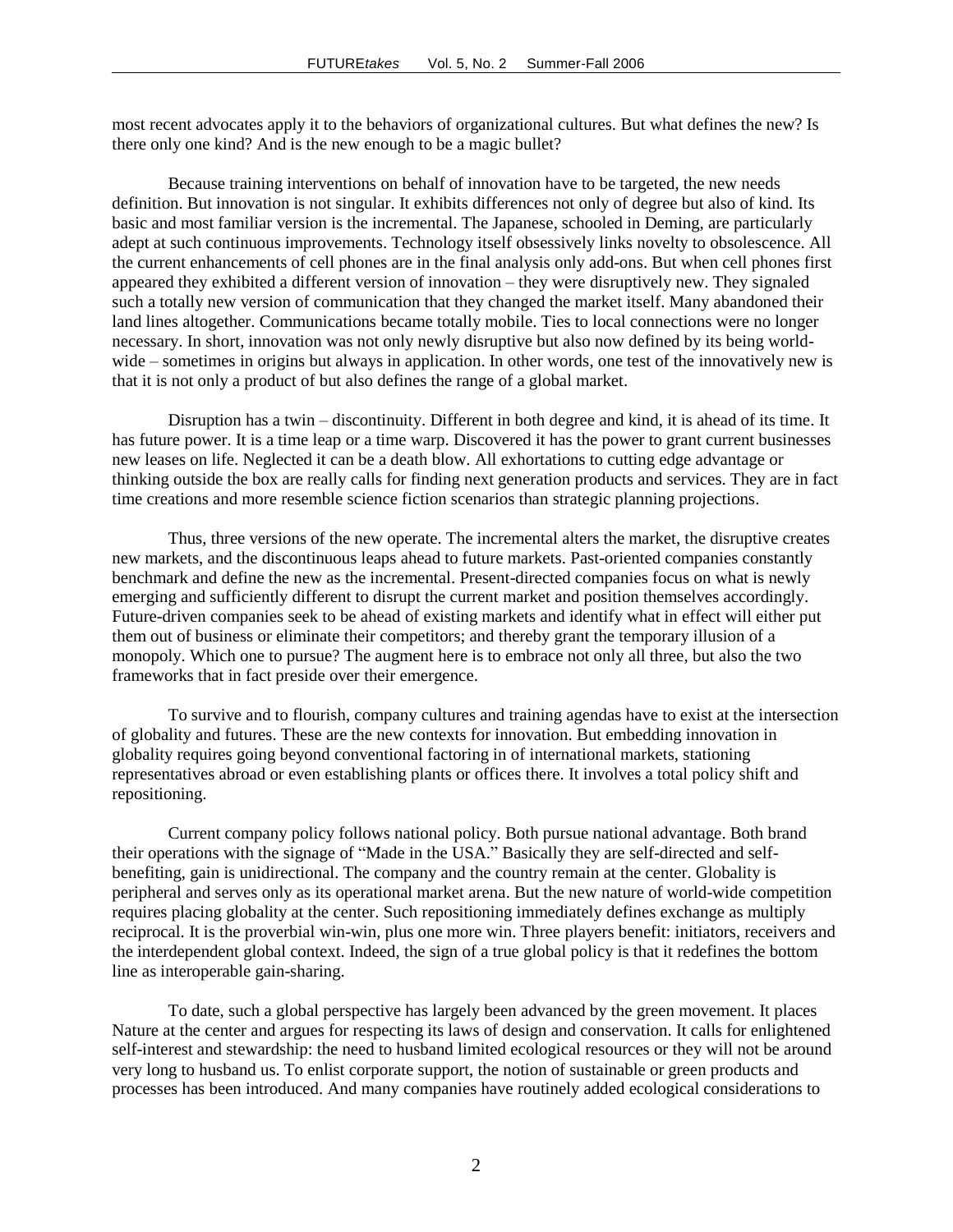the development of the new and innovative. But in many instances it remains an add-on to satisfy or pacify EPA requirements. Ecology remains an object not a subject, a factor not a partner.

#### **CHARLES DARWIN & ADAM SMITH**

What is missing is the fusing of competitions: Darwin with Adam Smith, evolution with capitalism, survival of the fittest with survival of the most innovative. Nature as a design model has value only when it is paired with that of economic evolution. Happily, such interoperability is to be found in the dynamics of current globality. The historical convergence of ecology and economics has created such a new level and scale of competition that only an equally comprehensive global framework has the ability to accommodate and hopefully integrate all into a new whole.

But putting globality in the driver's seat is not easy. It is not a familiar or comfortable operating assumption. The customary notion is that reality is located here not abroad; it is self-possessed not shared. The world is a stage not a player. To build a global case, its impacts have to be tallied and a case made. The slogan – "Think globally, act locally" – needs the alignment of details. Specifically, global frameworks of all existing operations have to be developed and applied as overlays. Spelling out in detail the impacts on company operations and its workforce would establish the credibility of globality as the dominant driver of convergence in the  $21<sup>st</sup>$  century.

The training version requires a total review of all programs to determine the extent to which they support a global perspective. Not everything need be scrapped. Cross cultural communications and leadership styles may with adjustment be retained. But all must display the new content of globality by spelling out how it affects and colors every aspect of company operations. Indeed, all training needs to supplement its e-designation with a g-prefix. The net result is the gradual emergence of a new collective company identity now guided by new global vision-mission statements.

There now remains including the other partner – futures. Happily, just as all globalists have also to be ecologists so they also must be futurists. It has to be that way because extrapolation and projection are the allies of both Nature and History. Together they function as early warning and/or opportunity systems. They alert us to abysses ahead of time to prevent demise or collapse. But "futures" does not just buy time for turnaround. It also is a problem solver in its own right, often an innovative one.

Futurity focuses on the disruptive and discontinuous. It involves time travel. Thinking out of the box is really thinking beyond the limits of time and space. It requires imagining new companies and countries with little or no previous baggage approaching challenges with new assumptions and beginning with the state of the art. It requires simulating new starts, with no predetermined preconceptions of limits or constraints. Not only is the entire world available for such reflection but all outer space and depths of the oceans. World-class design would carry new meaning – that of global testing and application.

#### $1 + 1 = 3$

The net result is that globality and futurity define and extend each other. Together, they generate the math of one plus one equals three. The only way to save the world is to embrace and respect its totality; the only way to preserve the future is to operate as its ally; and the only way to stir innovation is to require it to be worldwide and ahead of its time. That way competition serves a double-edged sword, expanding the arena and time-lines of operations, and challenging innovation to perform newly in its new frameworks.

Such aspirational training goals may be the only way fierce competition can be met and managed; and innovation stirred to new levels of mastery. The training goal is thus to persuade every employee to